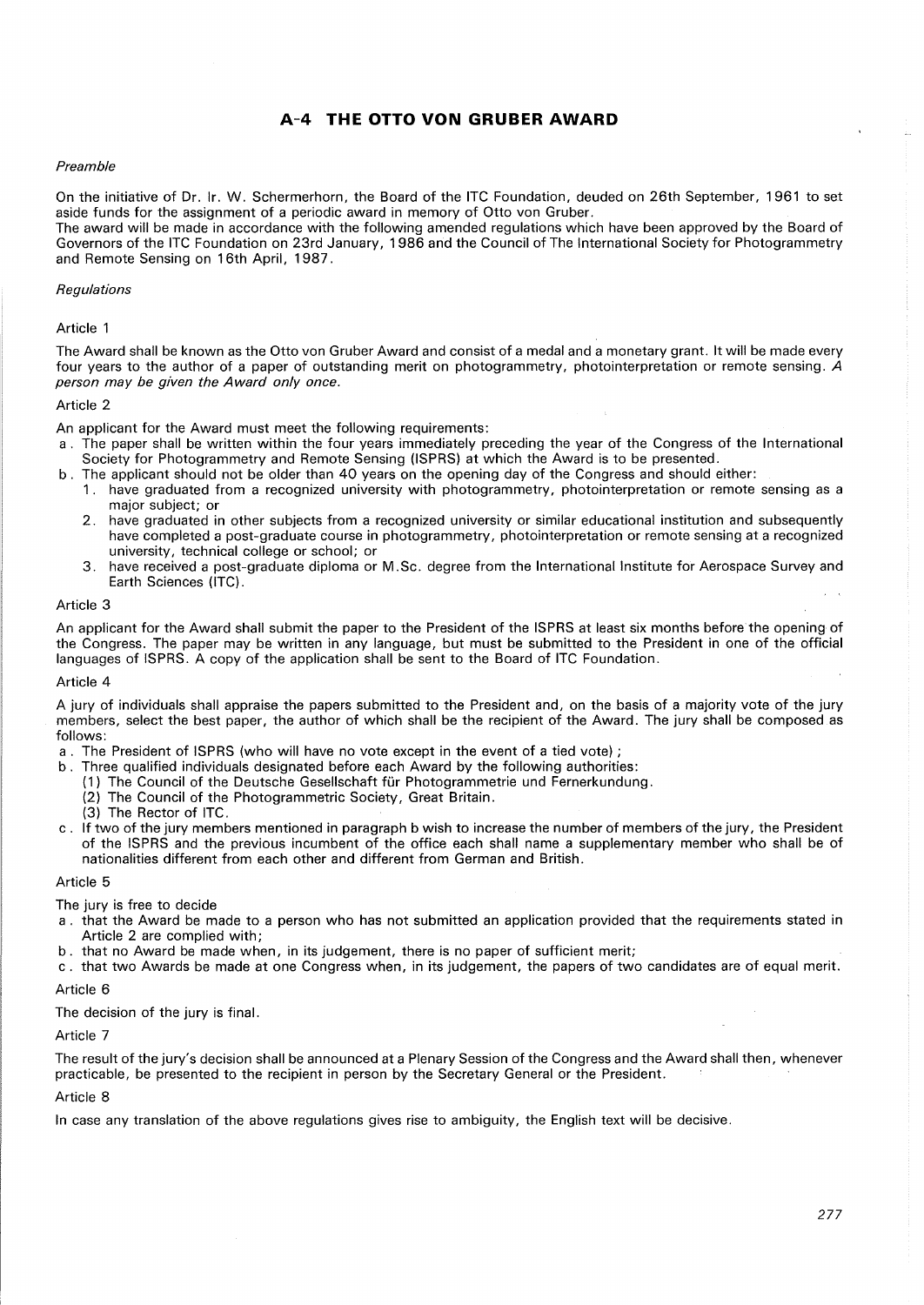# **Le "Prix Otto von Gruber"**

# Préambule

Sur !'initiative du Dr. Ir. W. Schermerhorn, le Conseil d'Administration de la Fondation ITC, decida le 26 Septembre 1961, de réserver des fonds pour l'attribution d'un prix périodique à la mémoire de Otto von Gruber. Ce prix sera attribué conformement aux nouveaux amendements statuaires approuvés par le Conseil d'Administration de la Fondation ITC le 23 Janvier 1986 et le Conseil de la Societe Internationale de Photogrammetrie et de Teledetection le 16 Avril 1987.

#### **Statuts**

Article 1

Ce prix est connu sous le nom "Prix Otto von Gruber" et consiste en la remise d'une medaille et d'une somme d'argent. II sera decerné tous les quatre ans à l'auteur d'un article de mérite exceptionnel en Photogrammétrie, Photointerprétation ou Télédétection. Ce prix ne pourra être délivré qu'une fois par auteur.

## Article 2

Les conditions pour prétendre à ce prix sont les suivantes:

- a. L'article doit être écrit dans les quatres années précédent l'année du Congrès de la Société Internationale de Photogrammétrie et Télédétection(ISPRS)
- b. Le postulant ne doit pas être âgé de plus de 40 ans au jour de l'ouverture du Congrès et doit en outre
	- 1. etre diplome d'une universite reconnue avec la photogrammetrie, la photointerpretation ou la teledetection comme matières principales, ou:
	- 2. etre diplome, dans une autre discipline, d'une universite reconnue ou d'un etablissement d'enseignement superieur comparable et avoir obtenu ensuite un diplôme post-universitaire en photogrammétrie, photointerprétation ou
	- télédétection dans une université ou dans un collège ou école technique supérieure reconnu, ou:<br>3. avoir reçu le diplôme de "Post-Graduate" ou le grade de "M.Sc." à l'Institut International des Levés Aérospaciaux et Sciences de la Terre (ITC)"

## Article 3

Le postulant devra présenter son article au Président de la SIPT au plus tard 6 mois avant l'ouverture du Congrès. L'article, ecrit dans une langue quelconque devra etre presente au President dans l'une des langues officielles de la SIPT. Une copie devra être envoyée au Conseil d'Administration de la Fondation ITC.

#### Article 4

Un jury examinera les articles présentés au Président et, sur la base d'un vote majoritaire des membres du jury, le meilleur article sera selectionne et son auteur recevra le Prix. Le jury devra etre compose comme suit:

- a. le President de la SIPT (sans voie de vote, sauf en cas de ballotage)
- b. trois membres désignés pour chaque Prix par les autoritées suivantes:
- "Deutsche Gesellschaft für Photogrammetrie und Fernerkundung" de l'Allemagne (2) le Conseil de la "Photogrammetric Society" de Grande Bretagne
	- (3) le Recteur de l'ITC.
- c. si deux des membres du jury mentionnés au paragraphe b. désirent augmenter le nombre de membres du jury, le Président de la SIPT et son prédecesseur nommeront chacun un nombre supplémentaire de nationalité différente, à l'exception de la nationalité allemande ou britanique.

## Article 5

Le jury est libre de décider:

- a. que le prix peut-être attribué à une personne dont l'article n'a pas suivi la voie postulante normalement définie
- b . que le prix ne sera pas decerne s'il juge la qualite des articles insuffisante
- c. que deux prix pour un même Congrès peuvent être attribués si les articles sont de même mérite.

Article 6

La décision du jury est sans appel.

Article 7

La décision du jury doit être annoncée au cours de la session plénaire du Congrès, et le prix, dans la mesure du possible, sera remis au lauréat par le Secrétaire Général ou le Président.

## Article 8

En cas d'ambiguité quant à la traduction de ces statuts, la version anglaise fera foi.